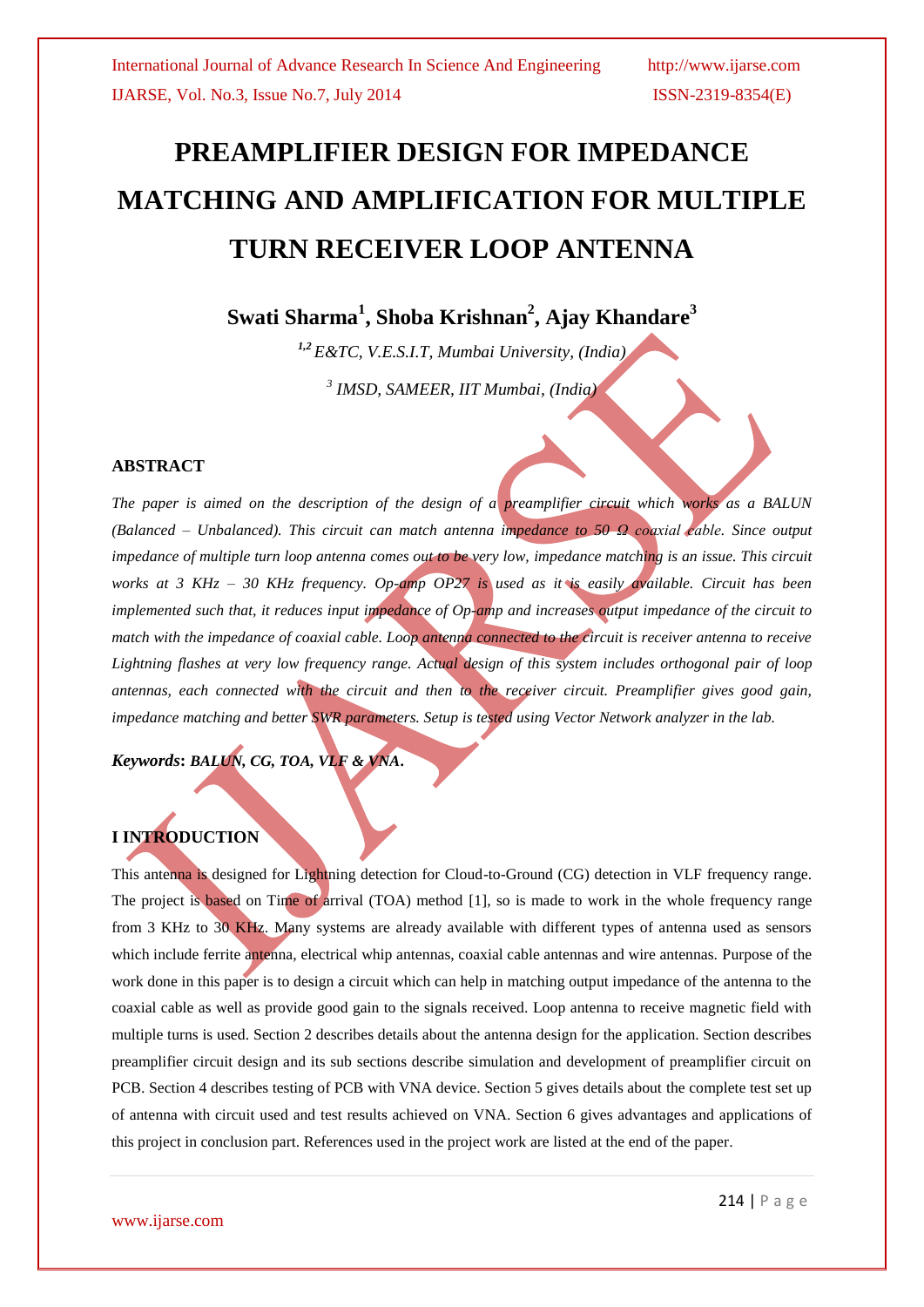#### **II ANTENNA DESIGN**

Square shaped loop antenna is selected here in rhombic form which is connected to the next part of the project i.e. preamplifier at one of the corner. A wooden frame is made which two wooden cloves each of 20 mm \* 20 mm width. One clove is made longer of 2 mtrs and another less  $\sim$ 1 mtr. Diagonal of frame is kept 1mtr and metal hooks are used to mark the distance of 1mts on both the cloves. The wire used for the project is 1 mm diameter general electrician wire. ~75 mtrs of wire is used to make an antenna with 24 loop turns. We can use more number of turns again to increase resistance of the antenna [2]. But this will increase inductance linearly. The wire used can be used with more thickness. In the similar way, changes can be made on umber of turns, area of the loop, wire diameter etc. The antenna can be seen in the below Fig. 1.



#### **Figure 1: Loop antenna – Multiple turns**

Two loop antennas are placed orthogonally to each other to cover  $360^{\circ}$  and receive em waves from maximum directions. Antenna is not tuned at any frequency to make to work for wide frequency range to obey TOA methodology. On the other side, untuned antenna has limited sensitivity. Antenna wire used for winding is shielded wire to make it highly directional and provide extremely sharp nulls to electric field components that reduces noise.

Initially, 18 numbers of turns are wound on one of the frame side and output impedance is measured using VNA. Antenna wire ends are connected to N-type connector. Impedance measured with this configuration gave a value of 2Ω. Another configuration with 24 numbers of turns is tried on the other plane of the frame. Impedance measured with this configuration gave a value of  $4\Omega$ . In both the cases, inductance increased linearly with frequency. We can also reduce number of turns but then we have to increase loop size which may convert it to a resonant loop antenna from small loop antenna [3].

For tuning of the loop antenna at a particular frequency, we can use capacitor from a low value may be in the range of  $0 - 300$  pF. It takes approximately 2 hrs to implement this frame loop antenna in-house.

For theoretical reference, few calculations are done by assuming few parameters. Basic equations of the loop antenna can be given as:-

……….. (1) ……….. (2)

#### www.ijarse.com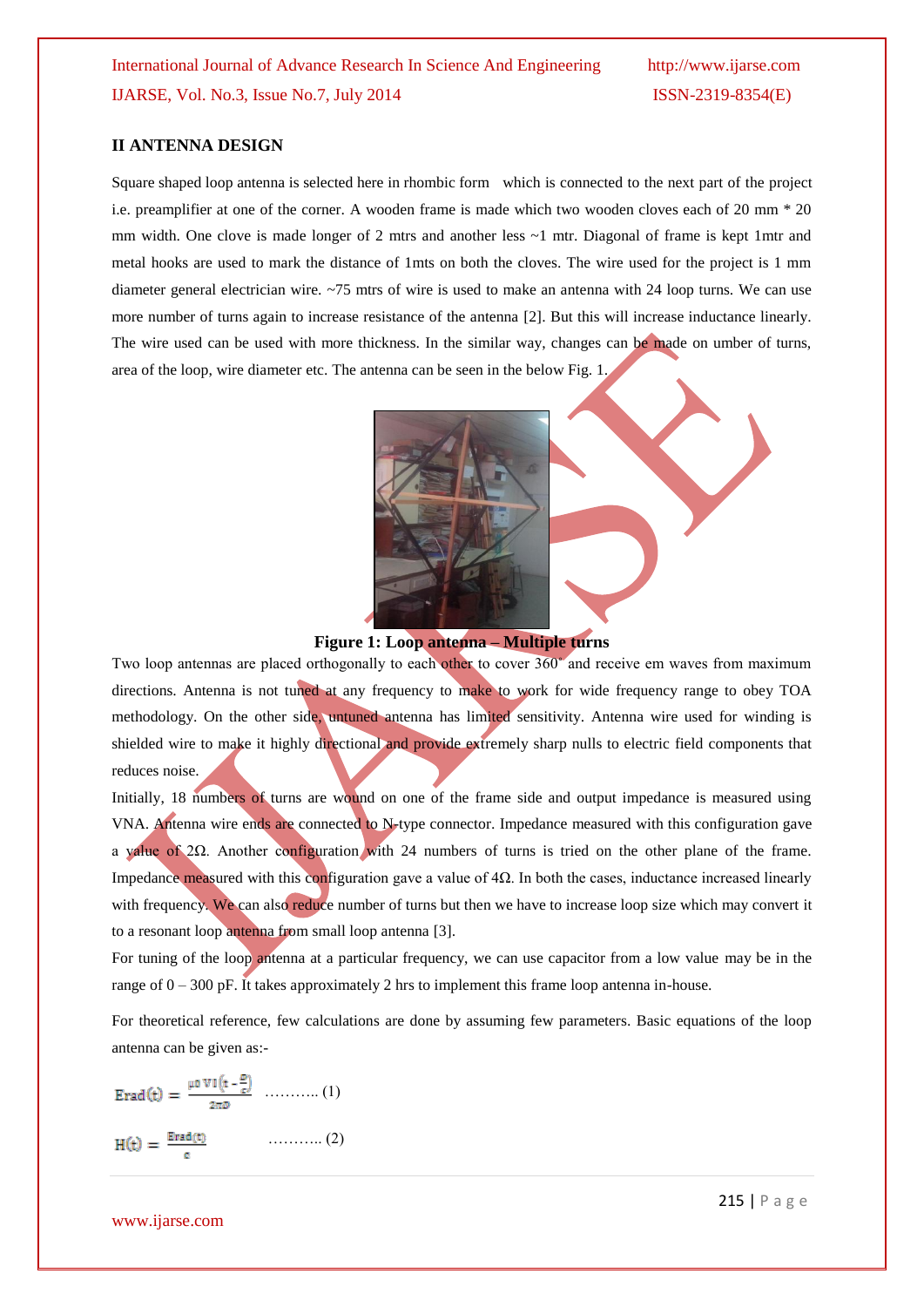| $V = 2\pi\mu$ 0NAH0fcos $\theta$ |                                   | $\ldots \ldots \ldots (3)$ |
|----------------------------------|-----------------------------------|----------------------------|
|                                  |                                   | $\ldots \ldots \ldots$ (4) |
|                                  | $I = \frac{1}{\sqrt{(R2 + XL2)}}$ |                            |

| Here, |  | Erad (t) Radiated electric field; |
|-------|--|-----------------------------------|
|-------|--|-----------------------------------|

- D Distance of the lightning strike;
- A Loop area;
- f Frequency of antenna at the particular strike;
- μ<sup>0</sup> Constant (permeability)
- H(t) Magnetic field
- c velocity of light
- V Voltage
- I Current
- R Resistance;
- XL Inductance

#### Assume,  $D = 100$  kms;  $\mu$ 0 = 4 $\pi$  x 10-7; f = 10 KHz; A = 0.25

Below Tables give an approximate idea about the values voltage, current, electric field and magnetic field received at the antenna (theoretically) with assumed values.

#### Table 1: N = 16; R =  $2.574 \Omega \& L = 0.586 \text{ mH}$

| Assumed I | Erad(t) $(V/m)$ | (nA/m) | (nV) | T(nA) |
|-----------|-----------------|--------|------|-------|
| ۲ KA      |                 | 3.33   | 1.05 | 0.408 |
| 30 KA     |                 | 20     | v.v  | 2.45  |
|           |                 |        |      |       |

#### Table 2:  $N = 24$ ;  $R = 4.07 \Omega \& L = 1.3 \text{ mH}$

| Assumed 1 | $\mathrm{W/m}$<br>$\text{Erad}(\mathbf{t})$ | $H(t)$ (nA/m) | (nV)   | $\mu$ (nA, |
|-----------|---------------------------------------------|---------------|--------|------------|
| 5 KA      | 10                                          | 33.3          | $\sim$ | 3.68       |
| 30 KA     | 60                                          | 200           | 94.7   | بالمكروب   |

### **III PREAMPLIFIER DESIGN & SIMULATION**

Balun can be of various types employing functionality of amplification and impedance matching [4]. The preamplifier circuit uses low precision operational amplifier OP27 with 8 pins[5]. At the input and the output SMA connectors are soldered to be connected to the antenna and VNA device. R2, R3 and R8 play major role in the impedance matching and feedback network with R5, R6 and R4 work majorly for Gain of the operational amplifier. For external power supply we can use LC power divider circuit after R8 and C6. A resister before R3 and R2 network can be used in series with antenna to increase output impedance of antenna to further match the same with input of the preamplifier (resistive matching).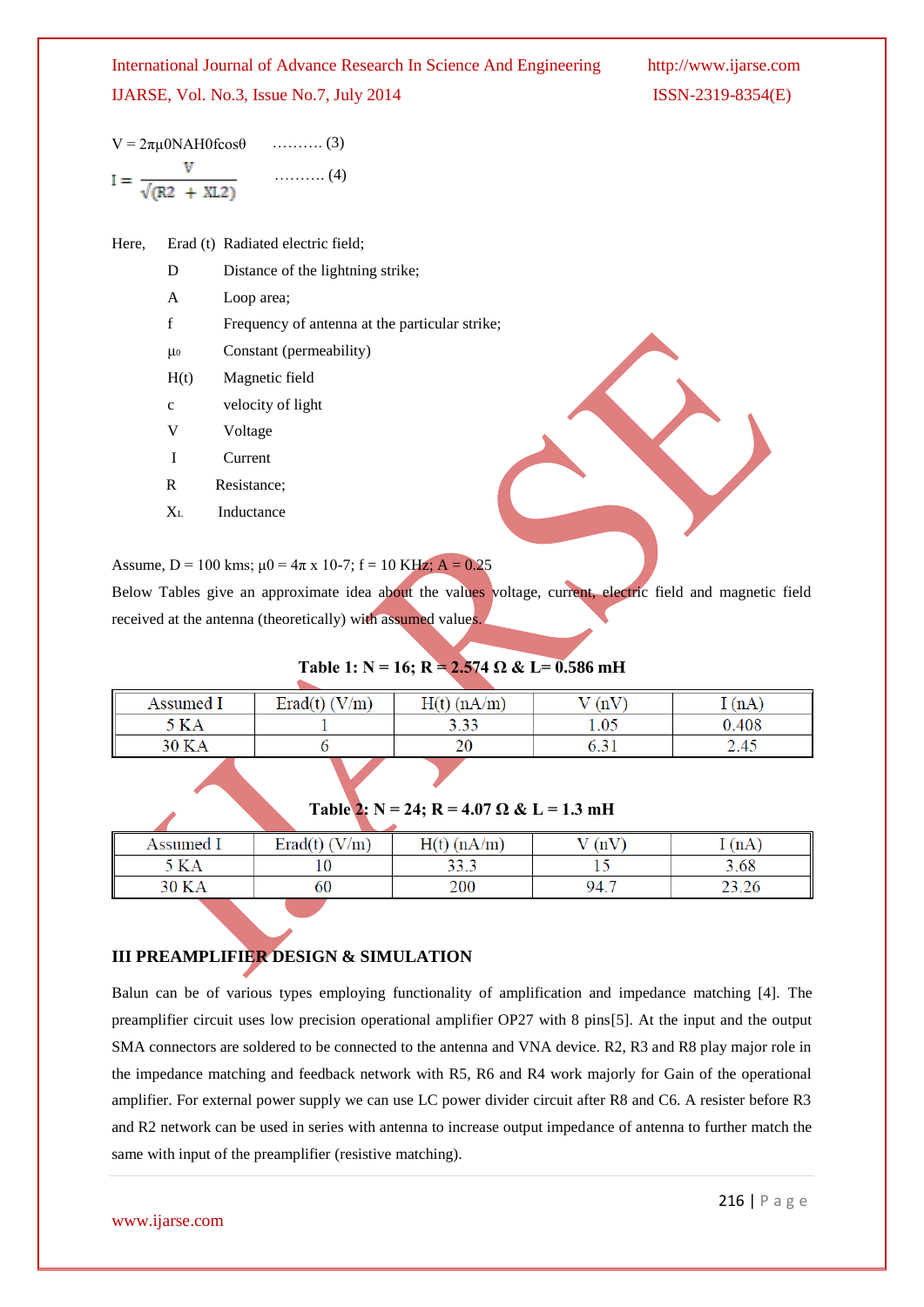



#### **Figure 2: (a) PCB design; (b) Multisim design of circuit**

We can also calculate gain of the circuit using formulae's on feedback network. Gain calculations for the Opamp in above configuration can be done as:-

Here,  $R_f = 22$  K $\Omega$  and R<sub>1</sub> = 100  $\Omega$ 

Gain = 20log …………………………………….. (6)

 $Gain = 47dB$ 

This balun circuit is simulated on Multisim initially to find V-I characteristics and impedance of the circuit. Various components are modified and then used in the design to get the final design. This design considers a very low impedance value of antenna which has to be connected to the circuit. So, input impedance of circuit is made low to match with the antenna. Antenna matching transformer is then not used as it may load the antenna. At the output, circuit output is measured and made suitable to be connected to the receiver through coaxial cable.

PCB is then developed in the lab with components available. General purpose PCB is used with through hole components. Few capacitors which were not available in the through hole form, SMT capacitors are used instead, which are soldered at the backside of PCB. SMA female connectors are used at the input and output of the circuit to be connected to the Vector Network Analyzer (VNA) and antenna.

#### **IV PREAMPLIFIER TESTING**

This PCB is then connected to the VNA from both the ends. The VNA has to be calibrated first at the required frequency range. 2-port analysis is done using 1 mtr cable at port 1 and port 2. Port 1 is connected to the input of the circuit and port 2 is connected to the port 2. Setup can be seen as in below diagram:

www.ijarse.com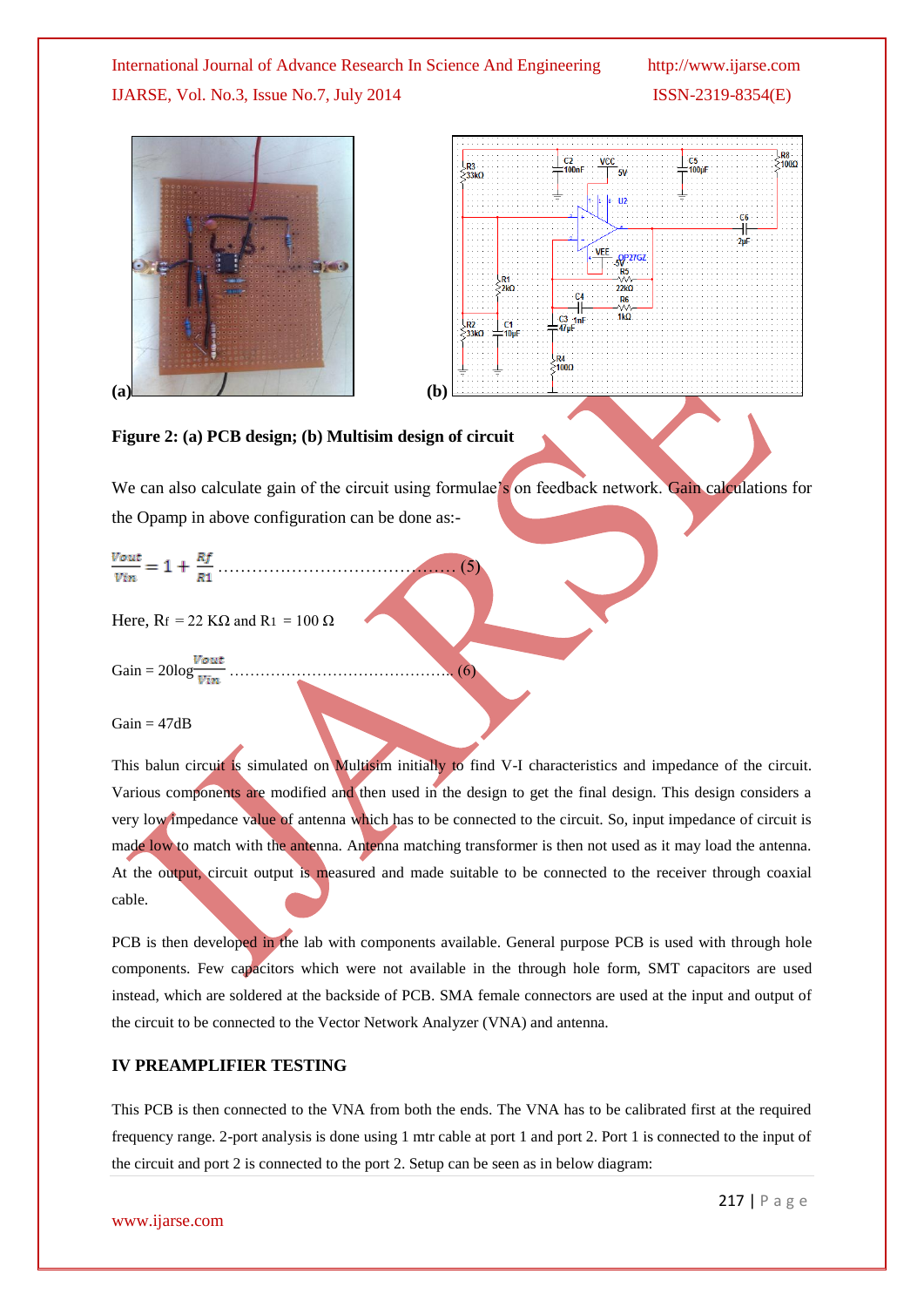

#### **Fig 3: PCB two port analysis**

Theoretical gain provided by the op-amp is calculated and is ~47db. Before connecting the circuit directly to the VNA, dc component of the circuit at the input and output should be 0V as it can make damages to the VNA device. For this purpose initially to capacitor values  $0.1 \mu$ F and  $2 \mu$ F are connected at the input and output of the circuit respectively to make DC voltage as 0V.

Gain measurement is tried n VNA for circuit and sometimes to prevent any damage to the device VNA, 40dB attenuators are used at the port for performing 2-port analysis as shown in the above Figure. Before performing any calculation, VNA ia calibrated at load, short and open ports. DC SMPS power supply is used to power the circuit externally. 1 mtr cables with SMA connectors are used for connection of circuit and VNA.

DC supply through SMPS  $(5V)$  is given to the circuit. Testing of circuit for dc components gives following details:

Configuration I: Input capacitor =  $47 \mu$ F Vdc = 2V

Output capacitor =  $2\mu$ F Vdc = 0V

Configuration II: Input capacitor =  $0.1 \mu$ F Vdc = 0V

Output capacitor =  $2\mu$ F Vdc = 0V

The circuit with capacitors changes to the below Fig.



**Fig 4: Input ceramic capacitor**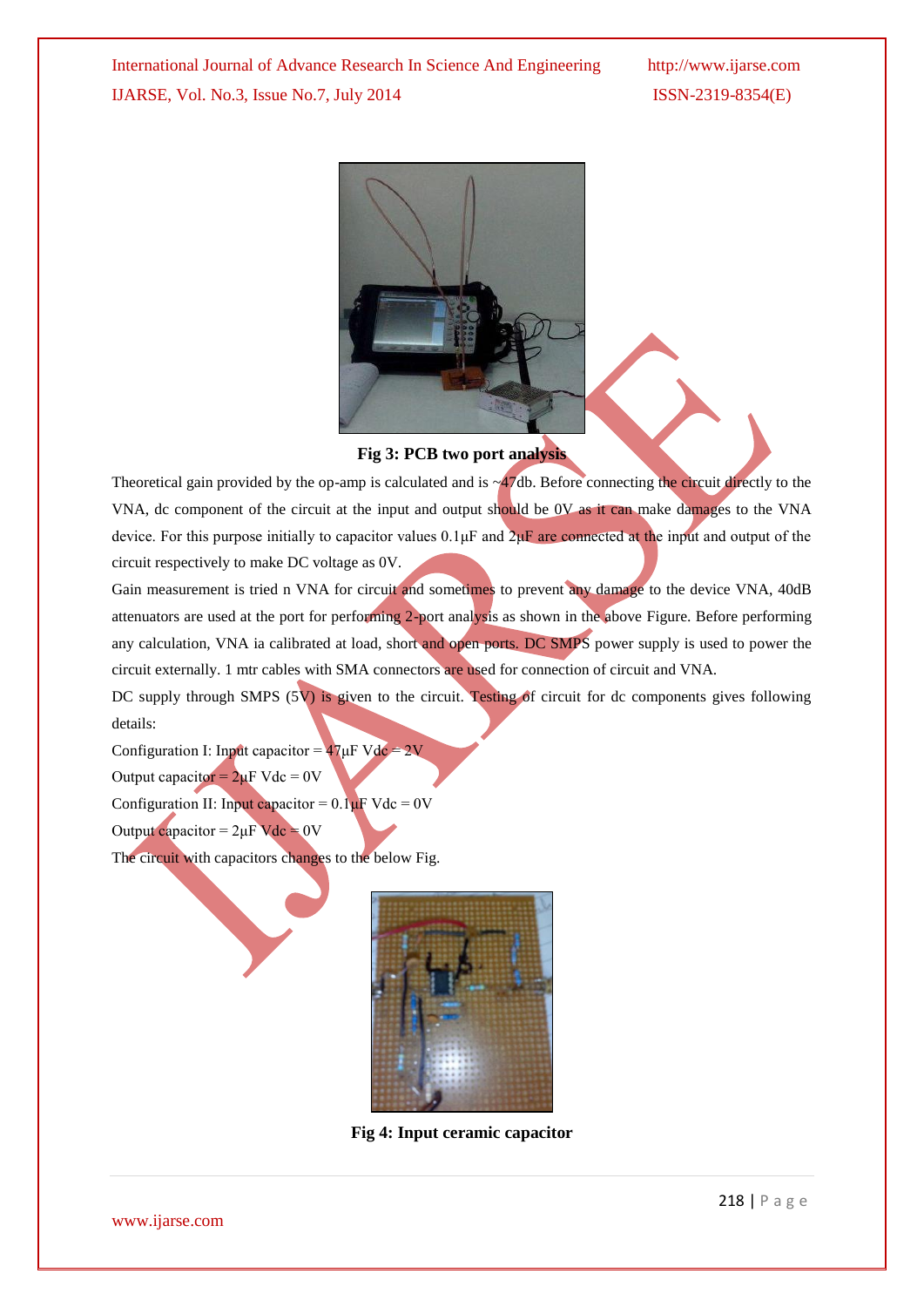After testing with VNA, the input capacitor is removed as later the circuit input will be connected to antenna and capacitor will tune antenna to specific frequencies.

#### **V ANTENNA TESTING**

After development of antenna and preamplifier circuit, final testing is done. Testing is done in the lab with an available transmitter loop antenna. Transmitter antenna used here is Passive loop antenna 20 Hz Model 6511.

Steps followed for the setup and testing of the antenna can be written in points as:-

I. Calibrating VNA, Anritsu MS2026C for load, short and open configurations.

II. Putting markers for 5 KHz, 10 KHz, 15 KHz, 20 KHz, 25 KHz and 30KHz.

III. Placing test antenna and reference antenna at a distance for testing.

IV. Connecting port 1 of VNA to the output of preamplifier circuit. Pre-amplifier circuit input is connected to antenna output.

V. Connecting dc voltage source to the circuit (5V).

VI. Port 2 of the VNA is connected to the reference antenna.

VII. Pushing measure button and measuring s-parameters

#### **5.1 Test Setup**

As test s done in the lab environment, test antenna and reference antennas are placed. Test antenna is then connected to VNA directly and measurements are taken. For second configuration, Test antenna is then connected to circuit which is then connected to VNA. Same measurements are doe for both the configurations to find the differences. In the beginning, distance between both the antennas is kept very low  $(-1 \text{ mtr})$ . Since the experiment is performed in the lab, results may vary for outdoor testing in the open environment. This set up is shown in below Fig:



**Fig 5: Set up of test antenna and reference antenna**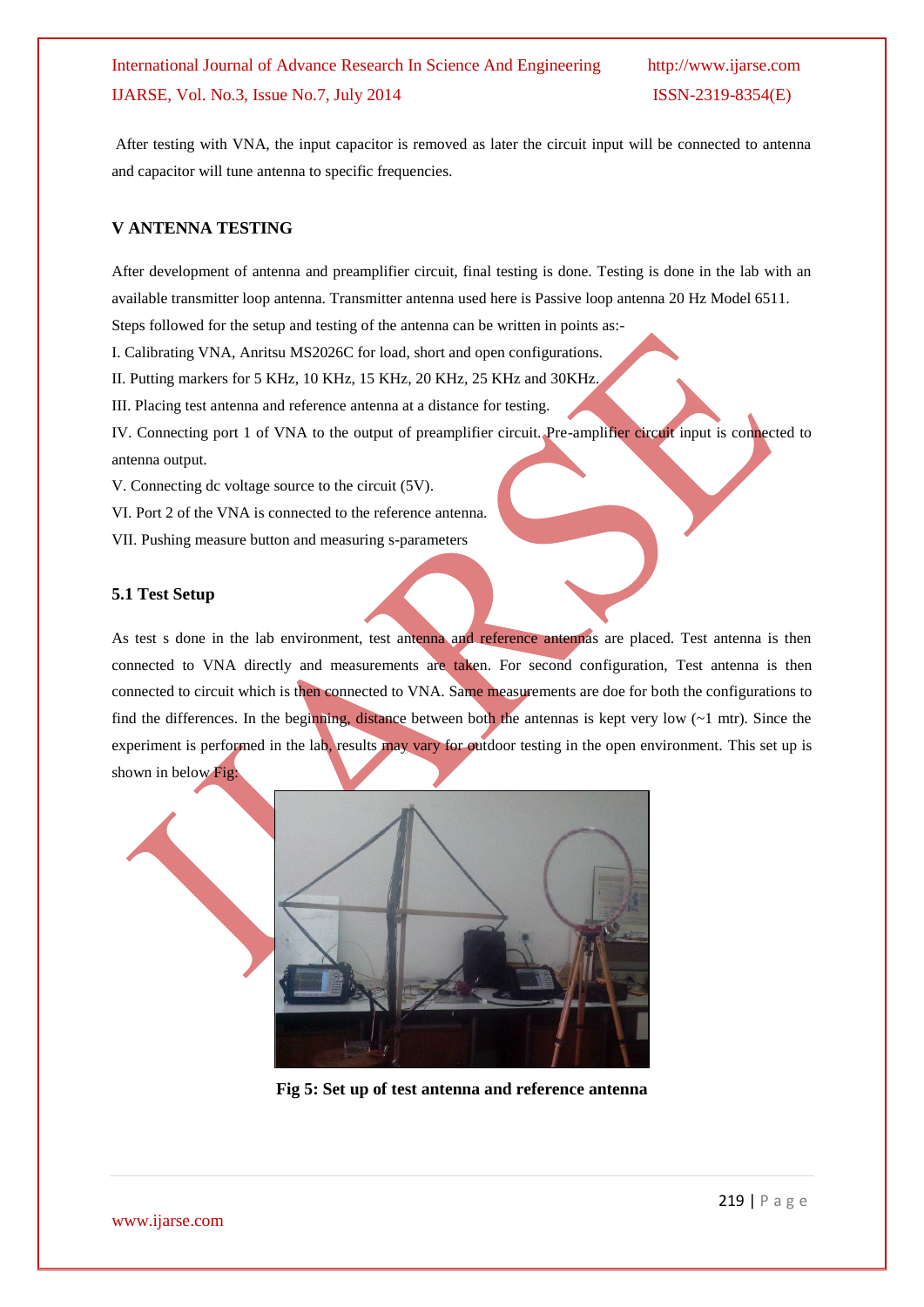#### **5.2 Results**

The graphs obtained after testing of antenna with/without circuit are shown below:



**Fig 6: Antenna without circuit (a) Impedance; ( b) SWR; (c) Return Loss** 





**Fig 7: Antenna with circuit (a) Return loss; (b) SWR**

The above graphs show the changes in antenna return loss and SWR values. Fr better understanding, below table is shown which gives the values of loss and compares them to get actual gain obtained by the circuit.